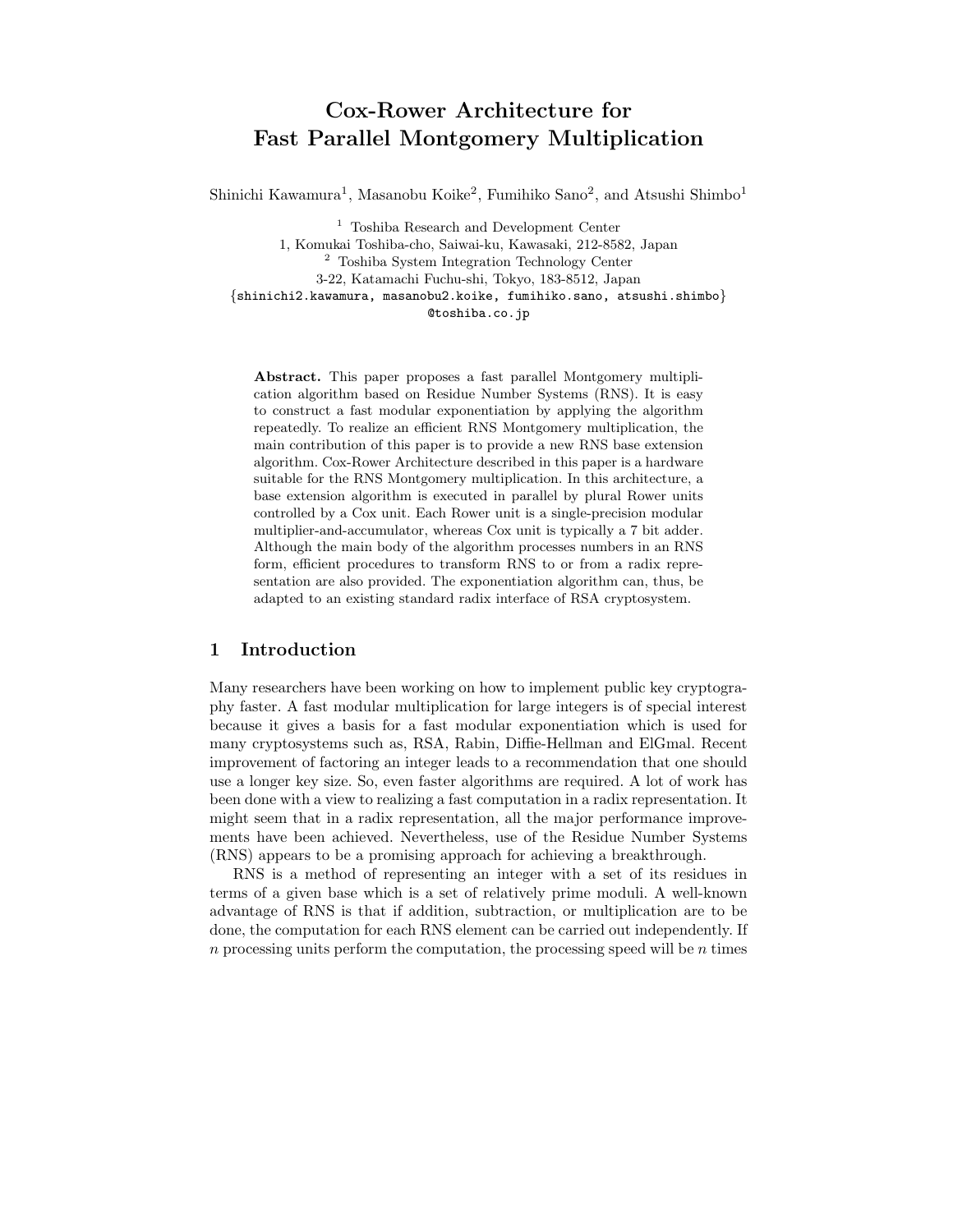faster. So, RNS is studied with a view to its application in the areas where fast and parallel processing methods are required[1–4]. Digital signal processing is one such area. As for cryptographic applications, a paper by Quisquater, et al.[5] was the first report on the application of RNS to RSA cryptosystem[6]. With respect to RNS, however, it deals with a limited case since one cannot choose an arbitrary base, rather one has to choose secret keys  $p$  and  $q$  as the RNS base. Thus, it can be applied only to decryption. The disadvantages of RNS are that division and comparison are not efficiently implemented. Therefore, although RNS is considered to be a good candidate for a fast and parallel computation for public key cryptography, it was not until the early 90's that RNS was shown to be really applicable for that purpose.

To overcome the disadvantages of RNS, a novel approach to combine RNS with Montgomery multiplication was proposed. The idea behind this is that since Montgomery multiplication effectively avoids the division in a radix representation, it is expected to be effective for avoiding difficulties in implementing division in RNS as well. To the best of our knowledge, Posch, et al. are the first who invented an RNS Montgomery multiplication[7]. Other works [9] and [11] also discuss RNS Montgomery multiplications. These works deal with methods where RNS base can be chosen almost independently of secret keys  $p$  and  $q$ . So, these algorithms can be applied to RSA encryption as well as decryption. Note that Paillier's algorithm in [11] is aimed at a special case where the base size is limited to 2. The latter two systems,[9] and [11], are partly based on a mixed radix representation. It seems to us that a fully parallel computation cannot be realized in this setting and thus the methods are slower. So far, Posch, et al.'s method seems the fastest for a parallel hardware and general parameters.

According to three forerunners above, most of the processing time for RNS Montgomery multiplication is devoted to base extensions. A base extension is a procedure to transform a number represented in an RNS base into that in another base, the subset of which is the original base. So, the main contribution of this paper is to provide a new base extension algorithm. This results in a new RNS Montgomery multiplication algorithm which requires less hardware and is more sophisticated than Posch, et al.'s. It is easy to realize modular exponentiation algorithm by applying the RNS Montgomery multiplication repeatedly. In addition, it is important that the algorithm can be adapted to an existing standard RSA interface, i.e., usually, a radix representation. Therefore, another purpose of this paper is to provide efficient ways to transform RNS to or from a radix representation.

This paper is organized as follows: Section 2 briefly describes basic notions such as an RNS representation, a Montgomery multiplication, and an RNS Montgomery multiplication. In section 3, a new base extension algorithm is proposed, which plays an important role in an RNS Montgomery multiplication. Section 4 presents Cox-Rower Architecture and the RNS Montgomery multiplication algorithm, which is applied to construct an exponentiation algorithm. Transformations between RNS and a radix representation are shown as well. Section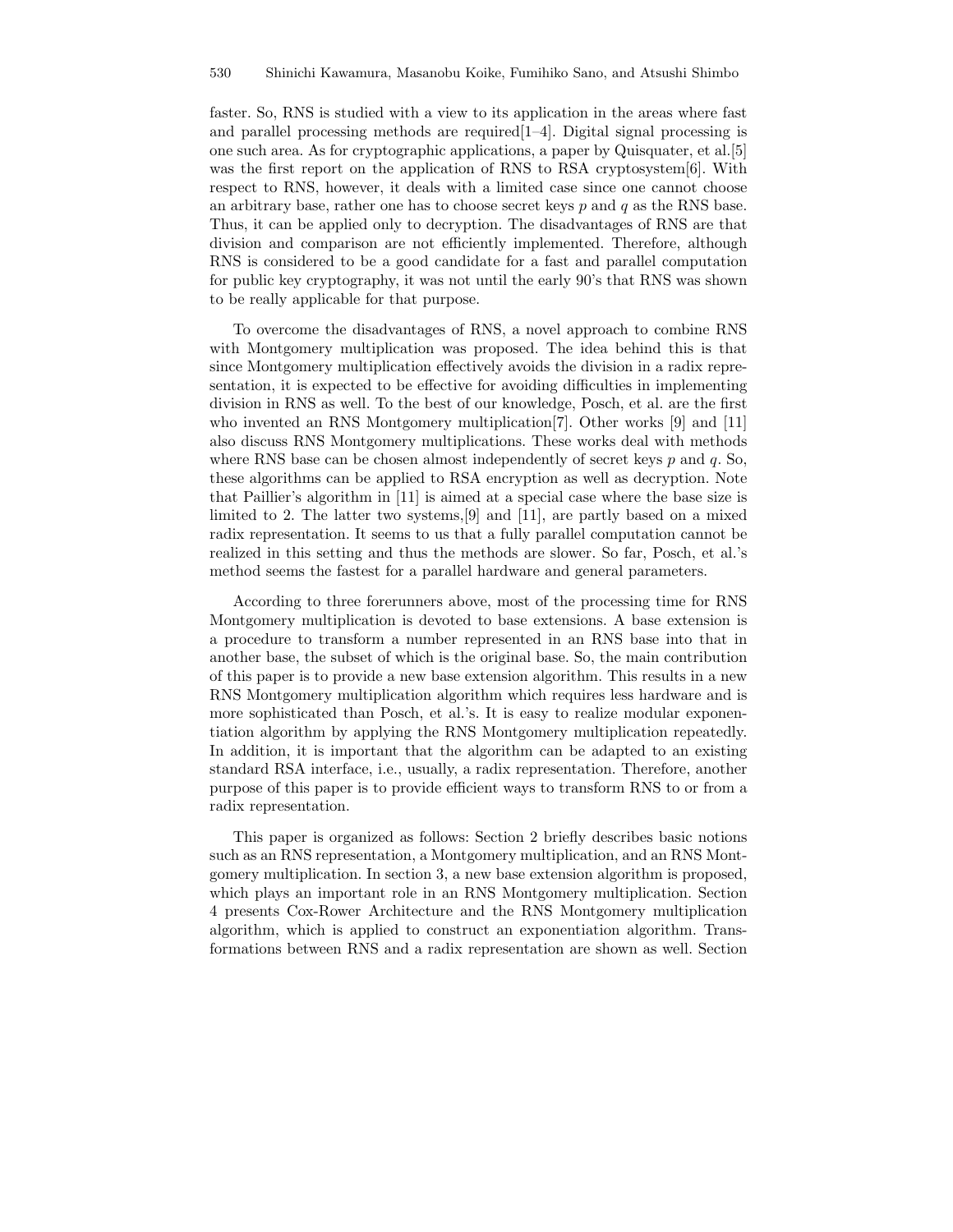5 deals with implementation issues such as parameter design and performance. Section 6 concludes the paper.

## 2 Preliminaries

#### 2.1 Residue Number Systems

Usually, a number is expressed in a radix representation. A radix  $2<sup>r</sup>$  representation of x is n-tuple  $(x_{(n-1)}, \dots, x_{(0)})$  which satisfies

$$
x = \sum_{i=0}^{n-1} x_{(i)} 2^{ri} = (2^{r(n-1)}, \dots, 2^r, 1) \begin{pmatrix} x_{(n-1)} \\ \vdots \\ x_{(1)} \\ x_{(0)} \end{pmatrix}
$$
 (1)

where,  $0 \le x_{(i)} \le 2^r - 1$ .

Residue Number Systems (RNS) are also a method for representing a number. Let  $\langle x \rangle_a$  denote an RNS representation of x, then

$$
\langle x \rangle_a = (x[a_1], x[a_2], \cdots, x[a_n])
$$

where,  $x[a_i] = x \mod a_i$ . The set  $a = \{a_1, a_2, \cdots, a_n\}$  is called a base whose number of elements is called a base size. In this example, a base size is  $n$ . We require here that  $gcd(a_i, a_j) = 1$  (if  $i \neq j$ ).

According to the Chinese remainder theorem,  $x$  can be computed from  $\lt$  $x >_a$  as

$$
x = \left(\sum_{i=1}^{n} x[a_i]A_i^{-1}[a_i]A_i\right) \text{ mod } A = \left(\sum_{i=1}^{n} (x[a_i]A_i^{-1}[a_i] \text{ mod } a_i)A_i\right) \text{ mod } A(2)
$$

where,  $A = \prod_{i=1}^{n} a_i$ ,  $A_i = A/a_i$ , and  $A_i^{-1}[a_i]$  is a multiplicative inverse of  $A_i$ modulo  $a_i$ . In Equation (2), the expression in the middle is a general form, whereas our base extension is based on the last one.

In the following section, we use two different bases,  $a$  and  $b$ , to realize an RNS modular multiplication. They are assumed to satisfy  $gcd(A, B) = 1$ . A symbol  $m$  is sometimes used instead of  $a$  or  $b$  when the symbol can be replaced by either a or b. We also use a convention that  $\langle z \rangle_{a \cup b} = (\langle x \rangle_a, \langle y \rangle_b)$  which means that z is a number that satisfies  $z \equiv x \pmod{A}$ ,  $z \equiv y \pmod{B}$ , and  $z < AB$ .

The advantages of an RNS representation are that addition, subtraction, and multiplication are simply realized by modular addition, subtraction, and multiplication of each element:

$$
\langle x \rangle_a \pm \langle y \rangle_a = ((x[a_1] \pm y[a_1])[a_1], \cdots, (x[a_n] \pm y[a_n])[a_n])
$$
  

$$
\langle x \rangle_a \cdot \langle y \rangle_a = ((x[a_1]y[a_1])[a_1], \cdots, (x[a_n]y[a_n])[a_n])
$$

Since each element is independently computed, if  $n$  computation units run in parallel, this computation finishes within a time required for a single operation of the unit. The disadvantages of an RNS representation are that it is comparatively difficult to perform comparison and division[12].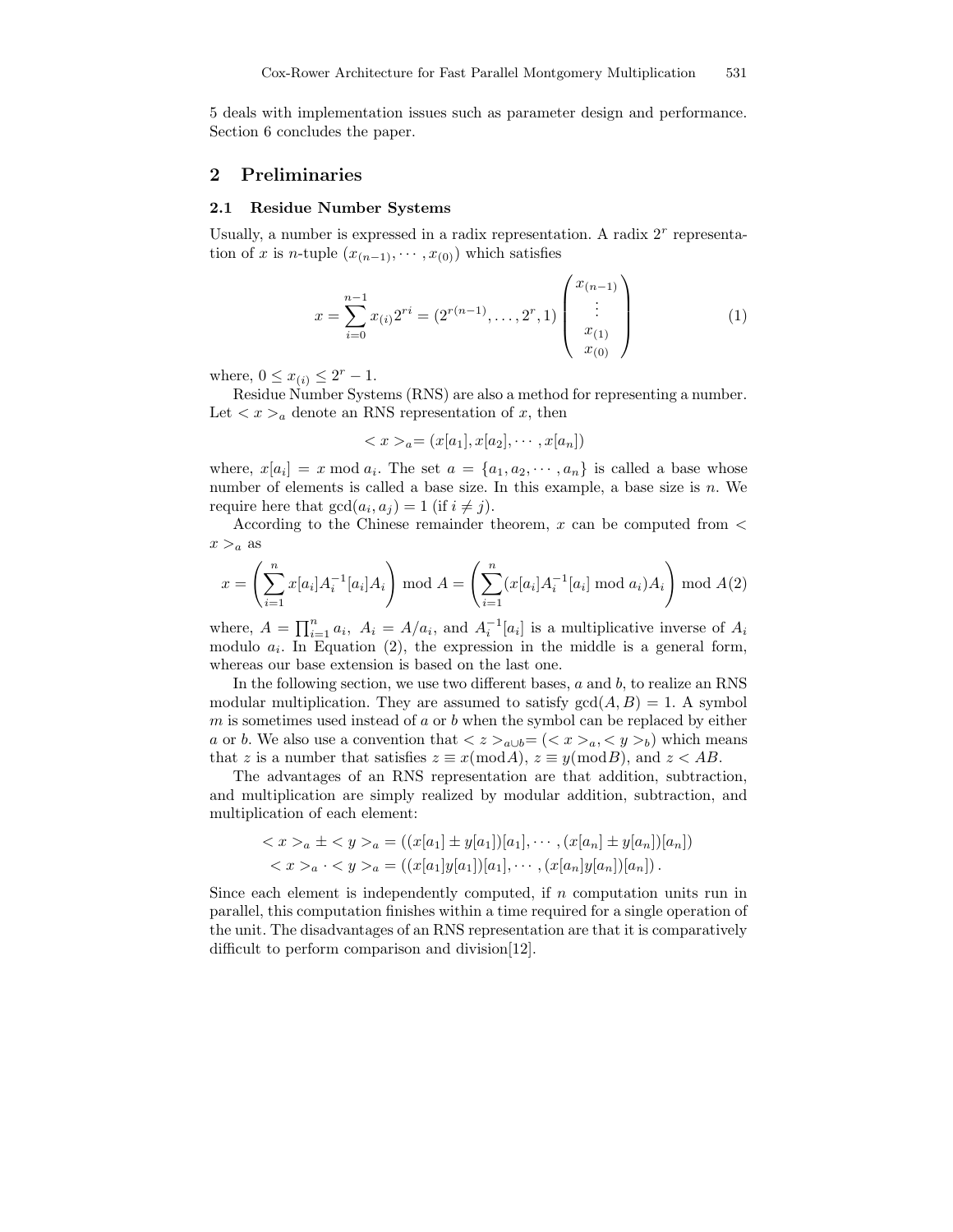#### 2.2 Montgomery Multiplication

Montgomery's modular multiplication method without division is a standard method in a radix representation to implement a public key cryptography which requires modular reduction[13]. The algorithm is presented in five steps below whose inputs are x, y, and N  $(x, y < N)$ , and the output is  $w \equiv xyR^{-1} \pmod{N}$ , where  $w < 2N$ .

1: 
$$
s \leftarrow xy
$$
  
\n2:  $t \leftarrow s \cdot (-N^{-1}) \mod R$   
\n3:  $u \leftarrow t \cdot N$   
\n4:  $v \leftarrow s + u$   
\n5:  $w \leftarrow v/R$ 

where,  $gcd(R, N) = 1$  and  $N < R$ . In step 2, t is computed so that v is a multiple of R. Actually, assume that v is a multiple of R, i.e., v mod  $R = 0$ , then  $(s + tN)$  mod  $R = 0$ . This equation is solved as  $t \equiv -sN^{-1}(\bmod R)$ , which is equivalent to the computation in step 2.  $R$  must be chosen so that steps 2 and 5 are efficiently computed. It is usually chosen to be 2's power in a radix 2 representation.  $gcd(R, N) = 1$  ensures existence of  $N^{-1}$  mod R. Condition  $N <$ R is sufficient for  $w < 2N$  because  $w = (xy + tN)/R < (N^2 + RN)/R = (N/R +$  $1)N < 2N$ . Since  $wR = xy + tN$ ,  $wR \equiv xy \pmod{N}$  holds. By multiplying  $R^{-1}$  mod N on both sides,  $w \equiv xyR^{-1} \pmod{N}$  is obtained. The Montgomery multiplication is also useful for avoiding inefficient divisions in RNS.

#### 2.3 Montgomery Multiplication in RNS

To derive an RNS Montgomery multiplication algorithm, we introduce two RNS bases  $a$  and  $b$ , and translate 5 steps in the previous section into the RNS computation in base  $a \cup b$ . It is assumed that A and B is chosen sufficiently large, so that all intermediate values are less than AB. Under this assumption, steps 1, 3, and 4 in the previous section is easily transformed into RNS form. For instance, step 1 will be performed by  $\langle s \rangle_{a \cup b} = \langle x \rangle_{a \cup b} \cdot \langle y \rangle_{a \cup b}$ .

As for step 2, a constant R is set to  $B = \prod_{i=1}^{n} b_i$ . Then, t can be computed simply by  $\langle t \rangle_b = \langle s \rangle_b \langle -N^{-1} \rangle_b$ . It is necessary, however, that  $\langle t \rangle_{a \cup b}$  is derived from  $\langle t \rangle_b$  so that the computation in base  $a \cup b$  is continued. In this paper, such a procedure is called a base extension, where a number represented in either base a or base b is transformed into that in base  $a \cup b$ .

The remaining step is 5. Since  $v$  is a multiple of  $B, w$  is an integer which satisfies  $v = wB$ . So, if A is larger than w, w can be computed by  $\langle w \rangle_a = \langle$  $v > a \cdot \langle B^{-1} \rangle_a$ . Note that base b representation is unnecessary to realize step 5 in RNS. In addition, base b representation in step 4 is always  $\langle v \rangle_b = \langle 0 \rangle_b$ , because v is a multiple of  $B$ . So, the computation in base b at steps 3 and 4 can be skipped as well.

Figure 1 shows an overview of the RNS Montgomery multiplication algorithm. In this Figure, operations in base  $a$  and base  $b$  are shown separately. Each step corresponds to the step of the same number in the previous section.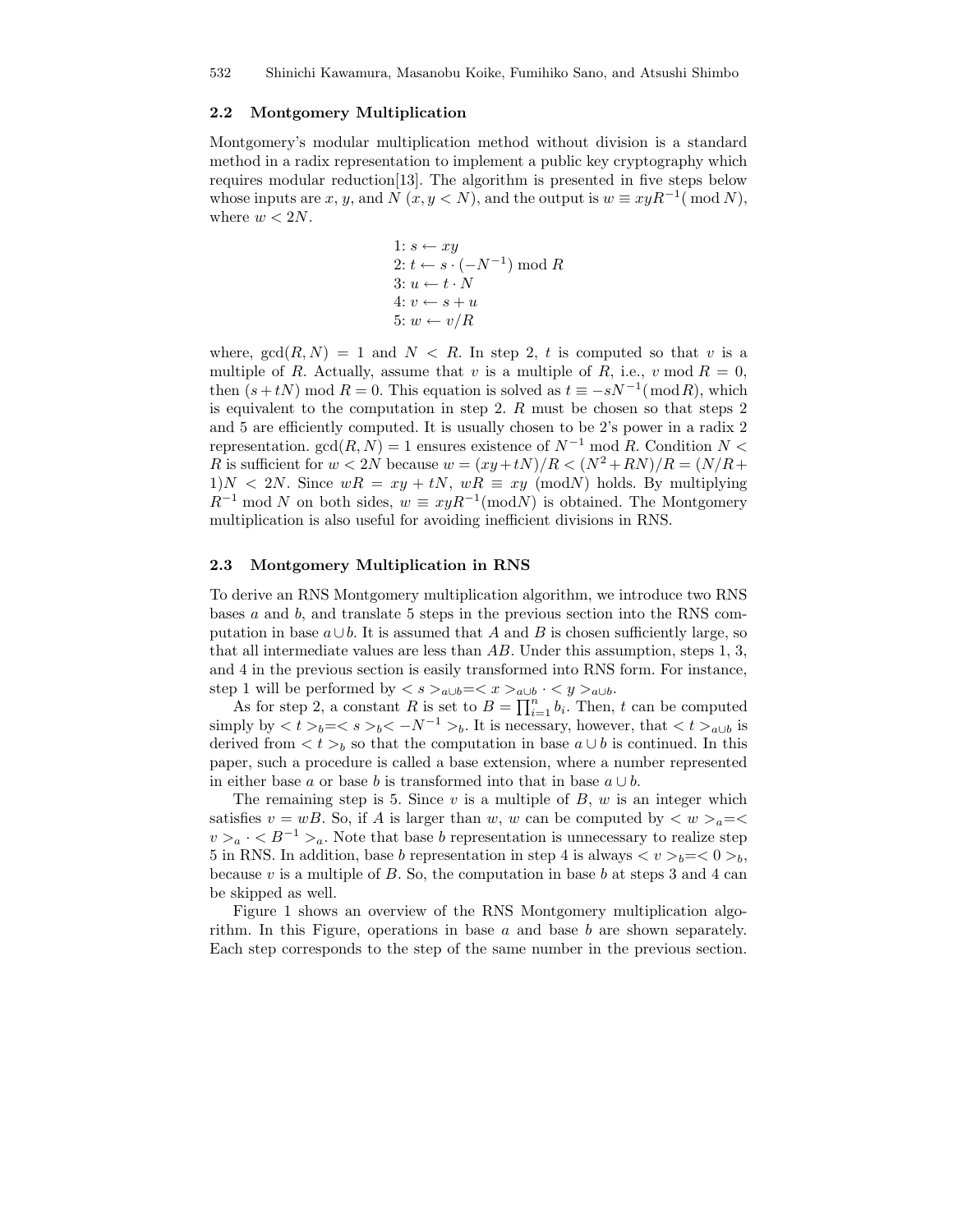| <b>Input:</b> $\langle x \rangle_{a\cup b}, \langle y \rangle_{a\cup b}$ , (where $x, y \langle 2N \rangle$ ) |                                                                                     |                                                                                                                                                                                                                                                              |  |  |  |
|---------------------------------------------------------------------------------------------------------------|-------------------------------------------------------------------------------------|--------------------------------------------------------------------------------------------------------------------------------------------------------------------------------------------------------------------------------------------------------------|--|--|--|
| <b>Output:</b> $\langle w \rangle_{a \cup b}$ (where $w \equiv xyB^{-1} \pmod{N}, w \le 2N$ )                 |                                                                                     |                                                                                                                                                                                                                                                              |  |  |  |
|                                                                                                               | Base a Operation                                                                    | Base <i>b</i> Operation                                                                                                                                                                                                                                      |  |  |  |
|                                                                                                               |                                                                                     | 1: $\langle s \rangle_a \leftarrow \langle x \rangle_a \cdot \langle y \rangle_a$<br>2a:<br>$\langle s \rangle_b \leftarrow \langle x \rangle_b \cdot \langle y \rangle_b$<br>$\langle t \rangle_b \leftarrow \langle s \rangle_b \cdot \langle y \rangle_b$ |  |  |  |
|                                                                                                               |                                                                                     |                                                                                                                                                                                                                                                              |  |  |  |
| $2b$ :                                                                                                        |                                                                                     | $\langle t \rangle_{a \cup b} \Longleftarrow \langle t \rangle_{b}$                                                                                                                                                                                          |  |  |  |
| 3:                                                                                                            | $\langle u \rangle_a \leftarrow \langle t \rangle_a \cdot \langle N \rangle_a$      |                                                                                                                                                                                                                                                              |  |  |  |
| 4:                                                                                                            | $\langle v \rangle_a \leftarrow \langle s \rangle_a + \langle u \rangle_a$          |                                                                                                                                                                                                                                                              |  |  |  |
| $5a$ :                                                                                                        | $\langle w \rangle_a \leftarrow \langle v \rangle_a \cdot \langle B^{-1} \rangle_a$ |                                                                                                                                                                                                                                                              |  |  |  |
| 5 <sub>b</sub>                                                                                                |                                                                                     | $\langle w \rangle_a \Longrightarrow \langle w \rangle_a$                                                                                                                                                                                                    |  |  |  |

Fig. 1. Overview of the Montgomery Multiplication in RNS

Almost the same procedure is provided by Posch, et al[7]. Note that the range of input is changed from less than  $N$  to less than  $2N$ . The purpose of it is to make the range of input and output compatible with each other, so that it becomes possible to construct a modular exponentiation algorithm by repeating the Montgomery multiplication. Base extension at step 5b is necessary for the same reason.

If the two base-extension steps in Fig.1 are error-free, we can specify the condition that A and B should satisfy for a given N. Condition that  $gcd(B, N)$  = 1 and  $gcd(A, B) = 1$  is sufficient for the existence of  $N^{-1}$  mod B and  $B^{-1}$  mod A, respectively.  $4N \leq B$  is also sufficient for  $w < 2N$  to hold when  $x, y < 2N$ . Actually,

$$
w = \frac{v}{B} = \frac{xy + tN}{B} < \frac{(2N)^2 + BN}{B} = \left(\frac{4N}{B} + 1\right)N \le 2N.
$$

This equation also shows that condition  $2N \leq A$  is sufficient for  $w < A$  and  $v < AB$ . Since v is the maximum intermediate value, all values are less than AB. In summary, the following four conditions are sufficient:

 $– \gcd(B, N) = 1,$  $– \gcd(A, B) = 1,$  $-4N \leq B$ , and  $-2N \leq A$ .

Since the base extension algorithm proposed later introduces approximations, the last two conditions will be modified in section 4.1 by Theorem 3.

In Fig.1, if  $n$  processing units perform in parallel, the processing time is roughly estimated as the time for 5 single-precision modular multiplications plus two base extensions. Therefore the devising of a fast base extension algorithm is crucial for realizing a fast RNS Montgomery multiplication.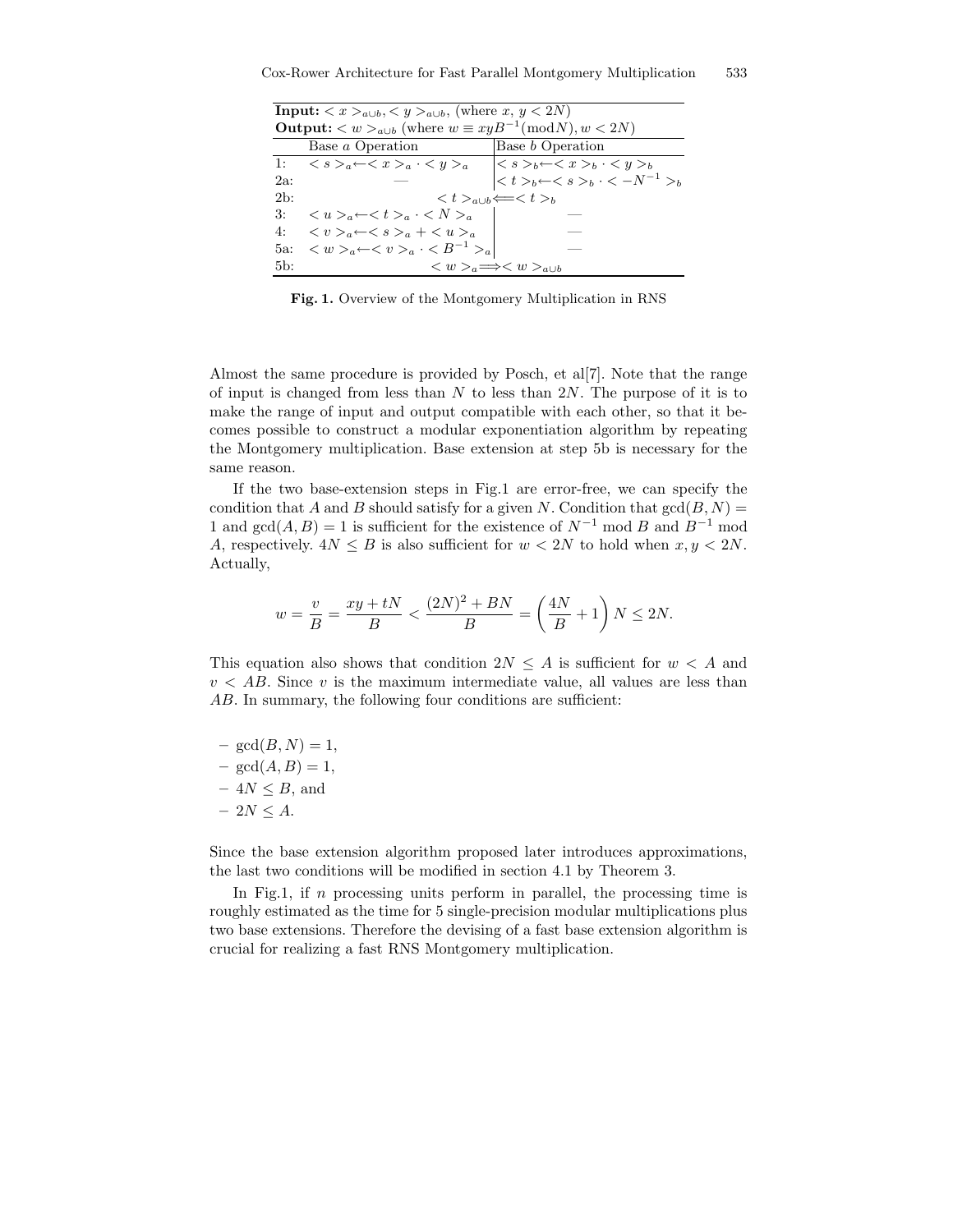## 3 New Approach for Base Extension

#### 3.1 Reduction Factor k

One might transform an RNS expression to another via a radix representation, i.e.,  $\langle x \rangle_m \to x \to \langle x \rangle_m$  and thus, obtain  $\langle x \rangle_m \cup_{m'} = (\langle x \rangle_m, \langle x \rangle_m)$ . However, such a naive approach usually requires multi-precision integer arithmetic which it is preferable to avoid. Nevertheless, considering how to represent x with  $\langle x \rangle_m$ 's elements is a key approach in our work as well as in [7], [9], and [11]. From Equation (2), there exists a unique integer  $k$  that satisfies

$$
x = \sum_{i=1}^{n} (x[m_i]M_i^{-1}[m_i] \bmod m_i)M_i - kM.
$$
 (3)

In this paper,  $k$  is called a reduction factor. Our objective here is to represent  $k$ with known variables. Let us define a value  $\xi_i$  as

$$
\xi_i = x[m_i]M_i^{-1}[m_i] \bmod m_i.
$$

Then, Equation (3) is simplified as

$$
x = \sum_{i=1}^{n} \xi_i M_i - kM.
$$
\n<sup>(4)</sup>

Here unknown parameters are k and x. If both sides are divided by  $M$ , it follows that

$$
\sum_{i=1}^{n} \frac{\xi_i}{m_i} = k + \frac{x}{M}.\tag{5}
$$

Since  $0 \leq x/M < 1$ ,  $k \leq \sum_{i=1}^{n} \frac{\xi_i}{m_i} < k+1$  holds. Therefore,

$$
k = \left\lfloor \sum_{i=1}^n \frac{\xi_i}{m_i} \right\rfloor.
$$

Here,  $0 \leq k \leq n$  holds, because  $0 \leq \xi_i/m_i \leq 1$ . It is important that k is upperbounded by  $n$ . Due to this property our algorithm is simpler than Posch, et al.'s algorithm.

#### 3.2 Approximate Representation for Factor k

In the previous section a close estimate for  $k$  is derived. It requires, however, division by base values which is in general not easy. To facilitate the computation, two approximations are introduced here:

- − a denominator  $m_i$  is replaced by  $2^r$ , where  $2^{r-1} < m_i \le 2^r$
- $-$  a numerator  $\xi_i$  is approximated by its most significant q bits, where  $q < r$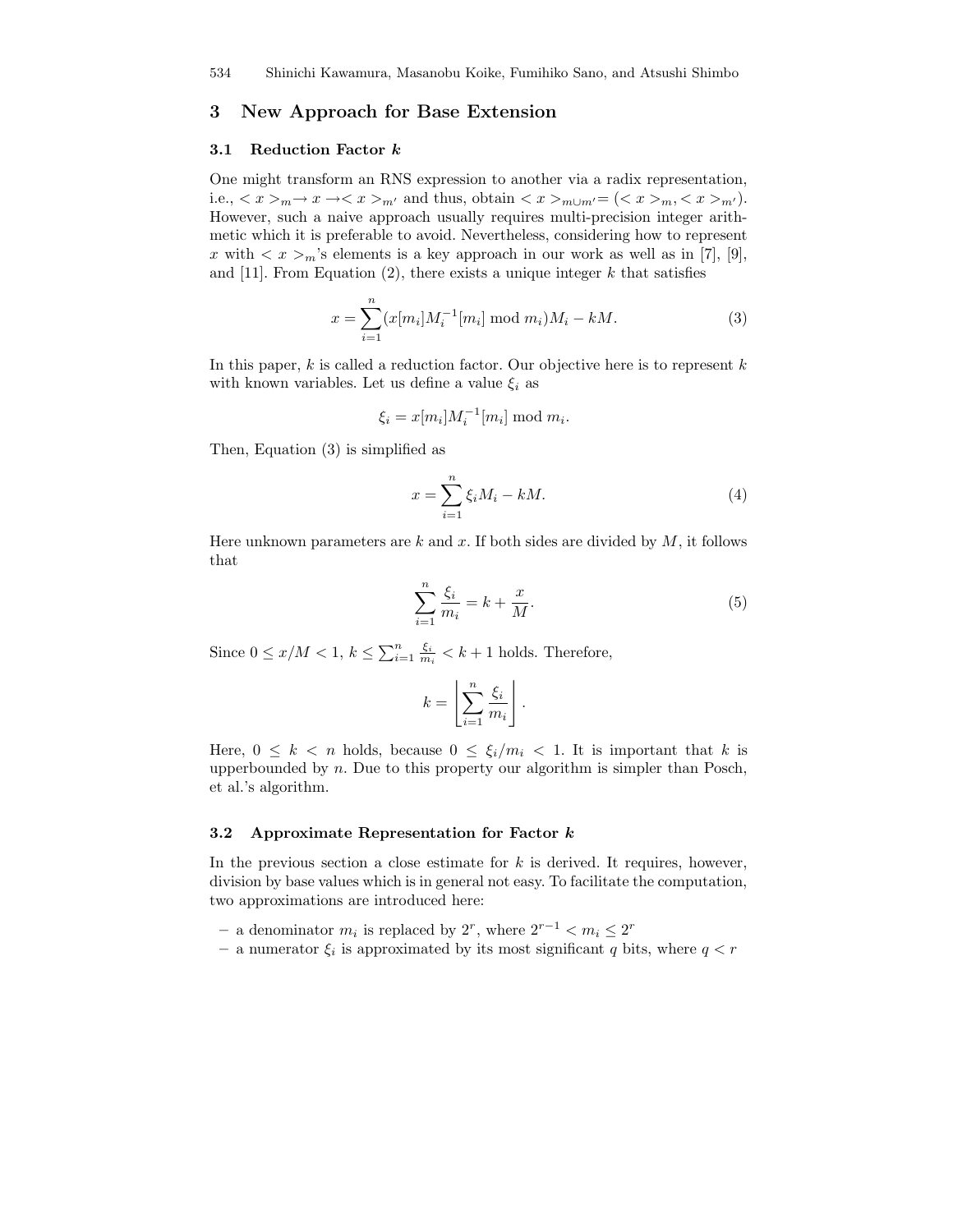In this paper it is assumed that  $r$  is common to all base elements to realize modularity of hardware, whereas in general  $r$  may be different for each  $m_i$ . With these approximations,  $\hat{k}$  is given by

$$
\widehat{k} = \left[ \sum_{i=1}^{n} \frac{\text{trunc}(\xi_i)}{2^r} + \alpha \right] \tag{6}
$$

where,  $\text{trunc}(\xi_i) = \xi_i \bigwedge (\xi_i)$  $\sum_{1}$   $\sum_{1}$  $\widehat{0...0}_{(2)}$ , and  $\bigwedge$  means a bitwise AND operation. An offset value  $\alpha$  is introduced to compensate errors caused by approximation. Suggested values of  $\alpha$  will be derived later. Since division by 2's power can be realized by virtually shifting the fixed point, the approximate value  $k$  is computed by addition alone. Further,  $k$  can be computed recursively bit by bit using the following equations with an initial value  $\sigma_0 = \alpha$ :

$$
\sigma_i = \sigma_{i-1} + \text{trunc}(\xi_i)/2^r, \ \ k_i = \lfloor \sigma_i \rfloor, \ \ \sigma_i = \sigma_i - k_i \ \ (\text{for } i = 1, \cdots, n). \tag{7}
$$

It is easy to show that the sequence  $k_i$  satisfies  $\widehat{k} = \sum_{i=1}^n k_i$ , and  $k_i \in \{0, 1\}$ .

To evaluate the effect of the approximation later,  $\epsilon s'$  and  $\delta s'$  are defined as

$$
\epsilon_{m_i} = (2^r - m_i)/2^r, \quad \delta_{m_i} = (\xi_i - \text{trunc}(\xi_i))/m_i \tag{8}
$$

$$
\epsilon_m = \text{Max}(\epsilon_{m_i}), \ \ \delta_m = \text{Max}(\delta_{m_i})
$$
\n(9)

$$
\epsilon = \text{Max}(\epsilon_a, \epsilon_b), \quad \delta = \text{Max}(\delta_a, \delta_b). \tag{10}
$$

 $\epsilon$  is due to a denominator's approximation and  $\delta$  is related to a numerator's.

#### 3.3 Recursive Base Extension Algorithm

q

 $(r-q)$ 

Integrating Equations (4), (6), and (7), a main formula for a base extension from base m to base  $m \cup m'$  is derived as

$$
x[m'_i] = \left(\sum_{j=1}^n \{\xi_j M_j[m'_i] + k_j(m'_i - M[m'_i])\}\right) \mod m'_i \text{ (for } \forall i\text{).}
$$
 (11)

Figure 2 shows the overall base extension procedure, where step 7 corresponds to Equation  $(11)$  and steps 2, 4, 5, and 6 to Equation  $(7)$ . *n* processing units are assumed to run in parallel. Each unit is dedicated to some  $m_i$  or  $m'_i$  and independently computes

$$
c_j = (c_{j-1} + f_j g_j + d_j) \bmod m_i.
$$

Since the algorithm introduces approximation, the base extension algorithm does not always output a correct value. The following two theorems state how much error will occur under two different conditions. Refer to Appendix A for their proofs.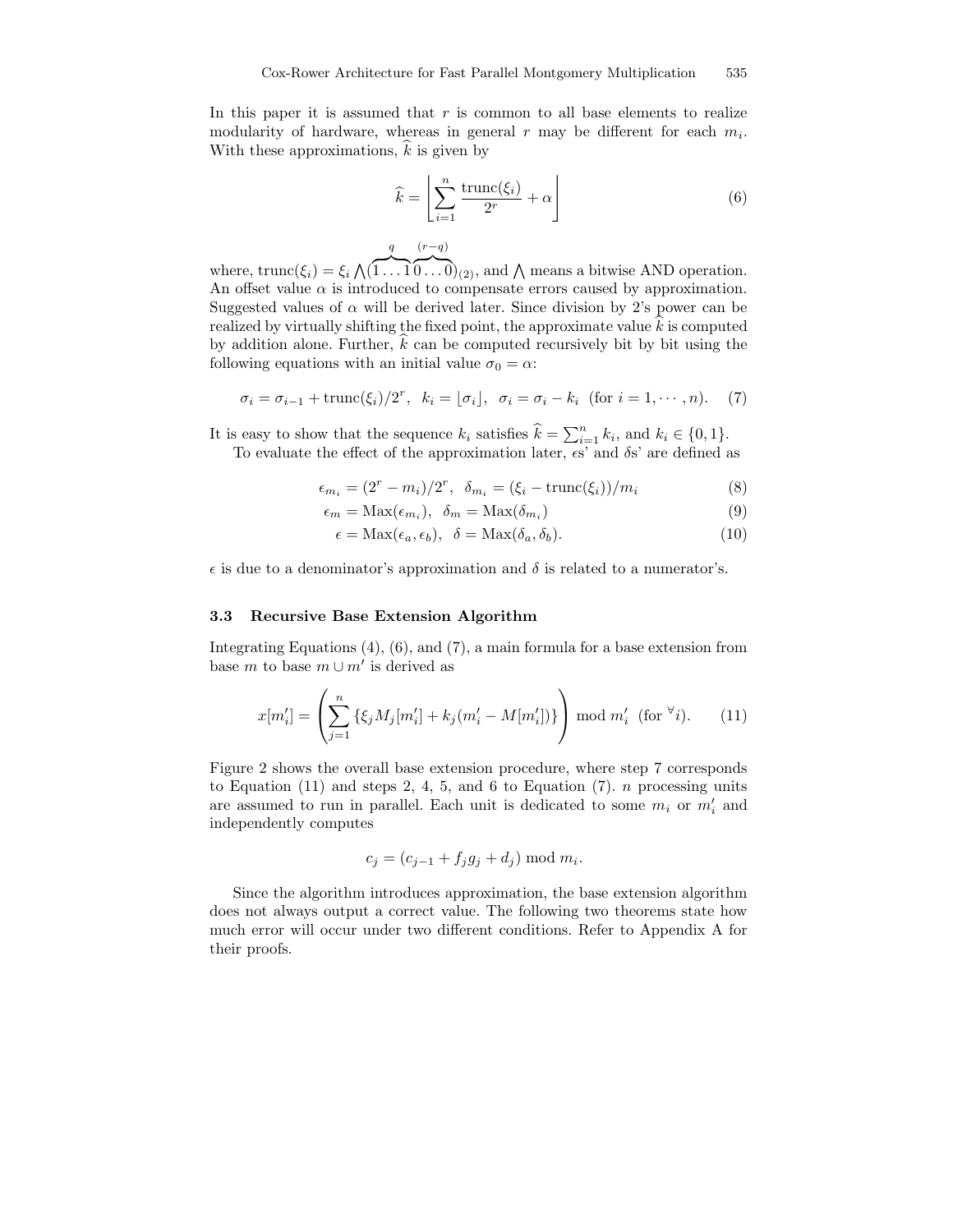$\textbf{Input:} < x > m; \; m, \; m'; \; \alpha$ Output: < z ><sub>m∪m</sub> $=$  (< x ><sub>m</sub>, < y ><sub>m'</sub>)  $\textbf{Precomputation:} < M_i^{-1} >_m, < M_i >_{m'} \ (\text{for}^{\forall} i), < -M >_{m'} \ \textbf{[}$ 1:  $\xi_i = x[m_i] \cdot M_i^{-1}[m_i] \bmod m_i \text{ (for} \forall i)$ 2:  $\sigma_0 = \alpha$ ,  $y_{i,0} = 0$  (for<sup> $\forall i$ </sup>) 3: For  $j = 1, \dots, n$ , compute. 4:  $\sigma_j = \sigma_{(j-1)} + \text{trunc}(\xi_j)/2^r$ 5:  $k_j = [\sigma_j] / *$  Comment:  $k_j \in \{0, 1\} *$ / 6:  $\sigma_j = \sigma_j - k_j$ 7:  $y_{ij} = y_{i,(j-1)} + \xi_j \cdot M_j[m'_i] + k_j \cdot (-M)[m'_i]$  (for<sup>∀</sup>*i*) 8: End for 9:  $y[m'_i] = y_{i,n} \mod m'_i \text{ (for } i)$ 

Fig. 2. Base Extension Algorithm (BE)

**Theorem 1.** If  $0 \le n(\epsilon_m + \delta_m) \le \alpha < 1$  and  $0 \le x < (1 - \alpha)M$ , then  $\hat{k} = k$ and the algorithm BE ( in Fig.2 ) extends the base without error, i.e.,  $z = x$ holds with respect to output  $\langle z \rangle_{m \cup m'}$ .

**Theorem 2.** If  $\alpha = 0, 0 \le n(\epsilon_m + \delta_m) < 1$  and  $0 \le x < M$ , then  $\hat{k} =$ k or k − 1 and the algorithm BE (in Fig.2) outputs  $\langle z \rangle_{m \cup m'}$  which satisfies  $z \equiv x \pmod{M}$  and  $z < \{1 + n(\epsilon_m + \delta_m)\}M$ .

Theorem 1 means that if an offset  $\alpha$  is properly chosen, the algorithm  $BE$ is error-free so long as the input x is not too close to  $M$ . Note that x is not lowerbounded. On the other hand, Theorem 2 means that without an offset  $\alpha$ , for any input  $x$ , the algorithm  $BE$  outputs a correct value or correct value plus M. As for Theorem 2, in [7], Posch, et al., observed a similar fact with respect to their own base extension algorithm.

## 4 Cox-Rower Architecture

#### 4.1 RNS Montgomery Multiplication Algorithm

The Montgomery multiplication algorithm in Fig.3 is derived by integrating base extension algorithm in Fig.2 into the flow in Fig.1. At the base extension in step 4, an offset value is 0 and the extension error upperbounded by Theorem 2 will occur. In Fig.3, a symbol  $t$  is used in place of  $t$  to imply extension error. In step 8, on the other hand, the offset value  $\alpha$  is chosen so that the extension is error-free by Theorem 1. As will be shown later, typical offset value is 1/2.

By defining  $\Delta = n(\epsilon + \delta)$ , the theorem below ensures correctness of the algorithm. Refer to Appendix B for the proof.

**Theorem 3.** If (1) gcd(N, B) = 1, (2) gcd(A, B) = 1, (3)  $0 \leq \Delta \leq \alpha < 1$ , (4)  $4N/(1 - \Delta) \leq B$ , and (5)  $2N/(1 - \alpha) \leq A$ , then for any input  $x, y$ 2N, the algorithm MM ( in Fig.3 ) outputs  $\langle w \rangle_{a \cup b}$  which satisfies  $w \equiv$  $xyB^{-1}(\text{mod }N), w < 2N.$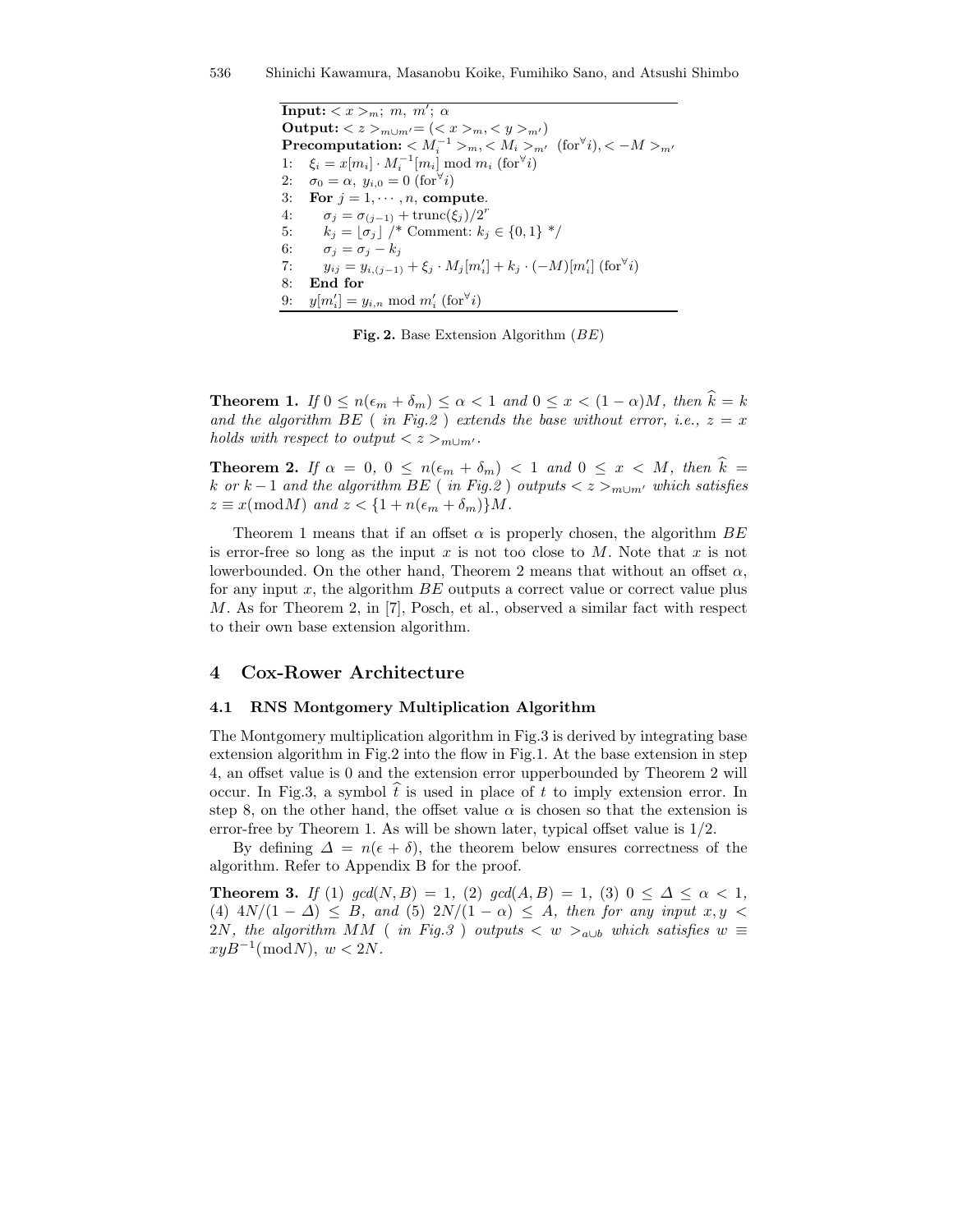Condition (4) is derived to satisfy  $w < 2N$ . Conditions (3) and (5) are necessary in order that the base extension at step 8 is error-free. Conditions (4) and (5) are sufficient for the largest intermediate value  $v$  to be less than  $AB$ . Theorem 3 ensures that the range of an output  $w$  is compatible with that of inputs  $x$ and y. This allows us to use the algorithm repeatedly to construct a modular exponentiation.

| <b>Input:</b> $\langle x \rangle_{a \cup b}$ , $\langle y \rangle_{a \cup b}$ (where $x, y \langle 2N \rangle$ ) |                            |  |  |  |  |
|------------------------------------------------------------------------------------------------------------------|----------------------------|--|--|--|--|
| <b>Output:</b> $\langle w \rangle_{a \cup b}$ (where $w \equiv xyB^{-1} \pmod{N}$ , $w \langle 2N \rangle$ )     |                            |  |  |  |  |
| <b>Precomputation:</b> $\langle -N^{-1}\rangle_b, \langle N\rangle_a, \langle B^{-1}\rangle_a$                   |                            |  |  |  |  |
| $s[a_i] = x[a_i] \cdot y[a_i] \bmod a_i$<br>1:                                                                   | $(\text{for} \forall i)$   |  |  |  |  |
| $s[b_i] = x[b_i] \cdot y[b_i] \mod b_i$<br>2:                                                                    | $(\text{for}^{\forall} i)$ |  |  |  |  |
| $t[b_i] = s[b_i] \cdot (-N^{-1})[b_i] \bmod b_i$<br>3:                                                           | $(\text{for}^{\forall} i)$ |  |  |  |  |
| $\langle \hat{t} \rangle_{a \cup b} \leftarrow BE(\langle t \rangle_b; b, a; 0)$<br>4:                           |                            |  |  |  |  |
| $u[a_i] = \hat{t}[a_i] \cdot N[a_i] \bmod a_i$<br>5:                                                             | $(\text{for}^{\forall} i)$ |  |  |  |  |
| $v[a_i] = (s[a_i] + u[a_i]) \bmod a_i$<br>6:                                                                     | $(\text{for}^{\forall} i)$ |  |  |  |  |
| $w[a_i] = v[a_i] \cdot B^{-1}[a_i] \bmod a_i$<br>7:                                                              | $(\text{for} \forall i)$   |  |  |  |  |
| $\langle w \rangle_{a \cup b} \leftarrow BE(\langle w \rangle_a; a, b; \alpha > 0)$<br>8:                        |                            |  |  |  |  |
| (Note: $BE$ is the algorithm shown in Fig.2.)                                                                    |                            |  |  |  |  |

Fig. 3. RNS Montgomery Multiplication Algorithm (MM)

Figure 4 shows a typical hardware structure suitable for the RNS Montgomery multiplication. There are  $n$  sets of Rower units and a Cox unit. Each Rower unit has a multiplier-and-accumulator with modular reduction by  $a_i$  or  $b_i$ . Cox unit consists of truncation unit, q-bit adder, and its output register. It computes  $\hat{k}$  bit by bit. Cox unit acts as if it directs the Rower units which compute the main part of a Montgomery multiplication.

Our proposal has an advantage over the Posch, et al.'s [7][8] in that the base extension in step 8 is error-free. This makes extra steps for error correction unnecessary in our algorithm. In addition, in our algorithm, the reduction factor  $k$  can be computed by addition alone, whereas a multiplier-and-accumulator similar to a Rower unit is required in their algorithm. Unlike Posch, et al.'s, there is no lower bound for  $N$  in our algorithm. This means an LSI which can execute 1024 bit RSA cryptosystem can also deal with 768 bit, 512 bit, and so on.

### 4.2 Exponentiation with RNS Montgomery Multiplication

Figure 5 shows an exponentiation algorithm based on the binary method, otherwise known as square-and-multiply method. The main loop of the algorithm is realized by the repetition of Montgomery multiplications in Fig.3. The first step of the algorithm transforms an input integer x into  $x' = xB \mod N$ . The last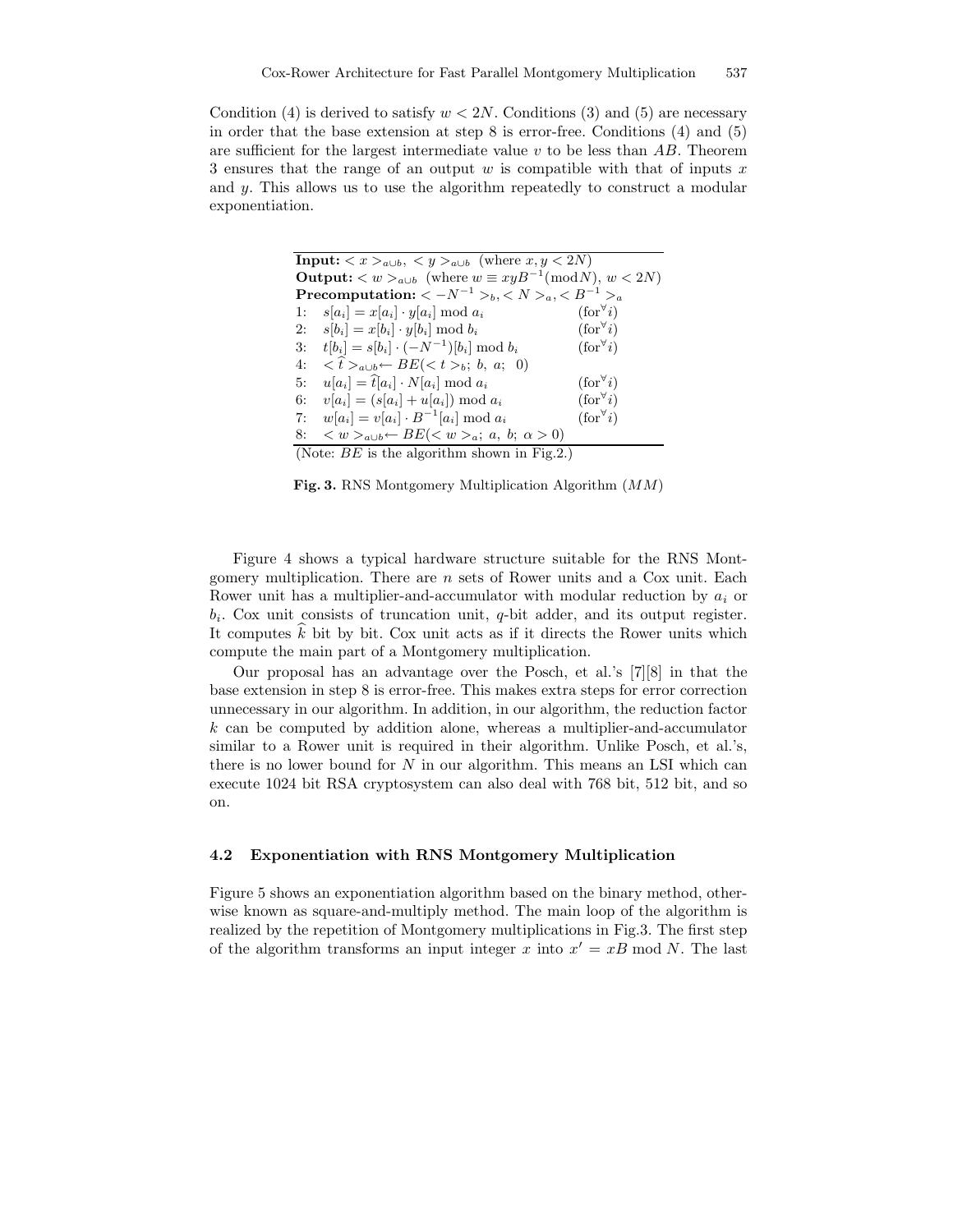

Fig. 4. The Cox-Rower Architecture

step is the inverse of the first step. It is possible to replace a binary exponentiation method by other more efficient methods such as a window method.

In [7] and [10], it was proposed that RNS should be used as the input and output representation of the algorithm, presumably to avoid further steps necessary for Radix-to-RNS and RNS-to-Radix transformations. Actually, they did not provide any Radix to or from RNS transformations. In order to adapt the architecture to an existing interface of the RSA cryptosystem, it seems important to provide Radix to or from RNS transformations suitable for the Cox-Rower Architecture. Such transformations will be provided in the following two sections.

```
Input: \langle x \rangle_{a \cup b}, e = (e_k, \dots, e_1)_{(2)} (where e_k = 1, k \ge 2)
Output: \langle y \rangle_{a \cup b} (where y \equiv x^e \pmod{N}, y \langle 2N \rangle\textbf{Precomputation:} < B^2 \bmod N >_{a \cup b}1: \langle x' \rangle_{a \cup b}← MM(<i>x</i>)_{a \cup b}, \langle B^2 \bmod N \rangle_{a \cup b}2: \langle y \rangle_{a \cup b} \leftarrow \langle x' \rangle_{a \cup b}3: For i = k - 1, \dots, 1, compute.
4: \langle y \rangle_{a \cup b}← MM(<i>y</i>)_{a \cup b}, <i>y</i>)_{a \cup b})5: If e_i = 1, then \langle y \rangle_{a \cup b} \leftarrow MM(\langle y \rangle_{a \cup b}, \langle x' \rangle_{a \cup b})6: End for
7: \langle y \rangle_{a \cup b}← MM(<i>y</i>)_{a \cup b}, < 1>_{a \cup b})(Note: MM is the algorithm shown in Fig.3.)
```
Fig. 5. RNS Modular Exponentiation Algorithm  $(EXP)$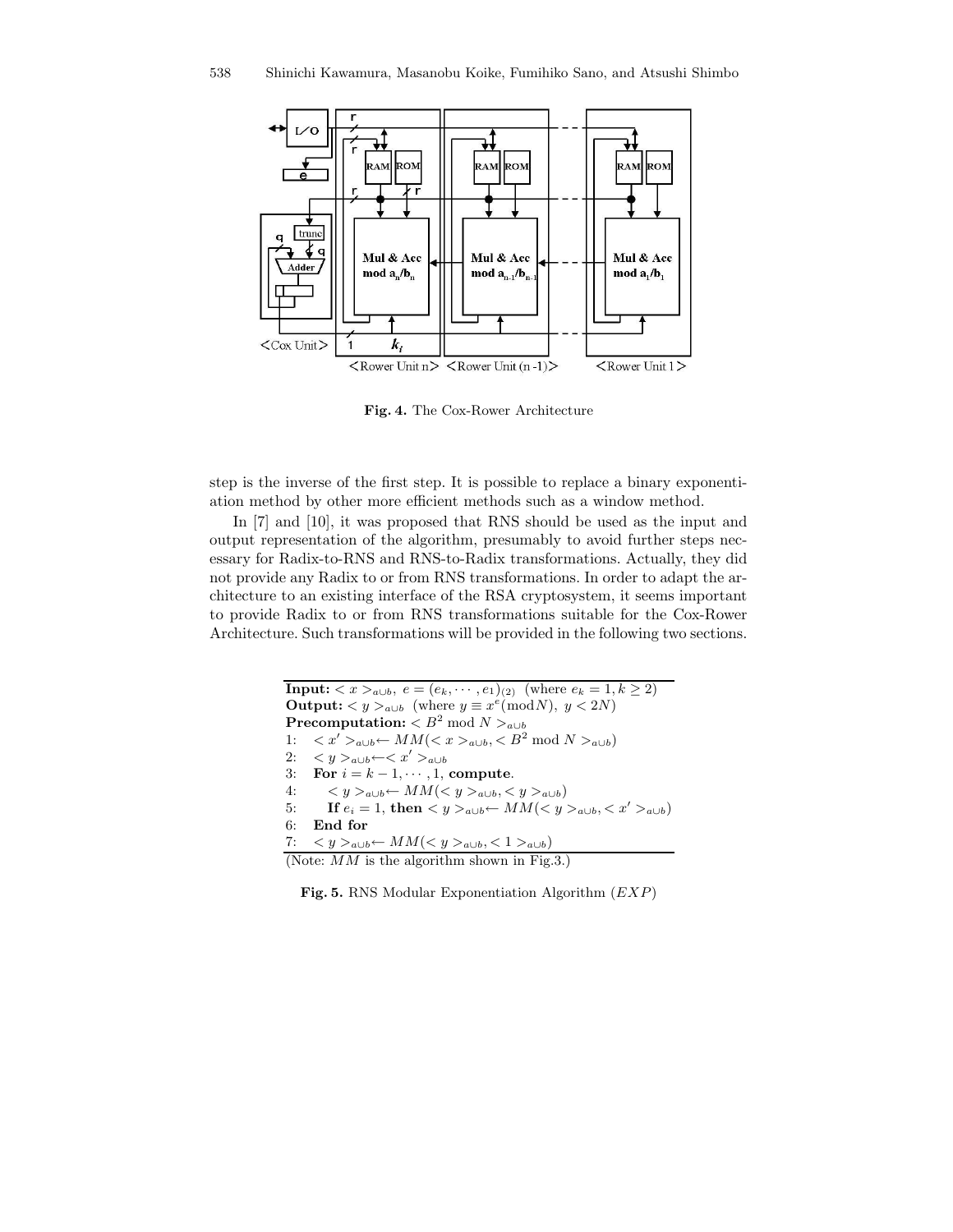#### 4.3 RNS-Radix Conversion

As Equation (4) is the basis for the whole algorithm, the equation is used as the basis for the RNS-to-Radix conversion. Radix-2<sup>r</sup> representations for  $A_i$  and A are derived below.

$$
A_i = (2^{r(n-1)}, \dots, 2^r, 1) \begin{pmatrix} A_{i(n-1)} \\ \vdots \\ A_{i(1)} \\ A_{i(0)} \end{pmatrix}, \quad A = (2^{r(n-1)}, \dots, 2^r, 1) \begin{pmatrix} A_{(n-1)} \\ \vdots \\ A_{(1)} \\ A_{(0)} \end{pmatrix}
$$

By substituting these into Equation (4) and rearranging the equation, we obtain,

$$
x = (2^{r(n-1)}, \dots, 2^r, 1) \sum_{i=1}^n \left\{ \xi_i \begin{pmatrix} A_{i(n-1)} \\ \vdots \\ A_{i(1)} \\ A_{i(0)} \end{pmatrix} - k_i \begin{pmatrix} A_{(n-1)} \\ \vdots \\ A_{(1)} \\ A_{(0)} \end{pmatrix} \right\}.
$$
 (12)

Each row in Equation (12) can be computed in parallel by using the Cox-Rower Architecture. Note that in this case, carry should be accumulated in each unit while the  $n$  steps of summation are being continued. After the summation is finished, the saved carry is propagated from Rower unit 1 up to Rower unit  $n$ . The carry propagation circuit is shown in Fig.4 with arrows from Rower unit  $(i - 1)$  to i. This carry propagation requires n steps. The transformation is error-free if Conditions in Theorem 1 is satisfied.

Although the transformed value is error-free, the output value of the Montgomery multiplication itself may be larger than modulus  $N$ . Therefore it is necessary that  $N$  is subtracted from the transformed radix representation if it is larger than  $N$ . This is called a (final) correction, and is carried out in  $n$  steps on the same hardware.

#### 4.4 Radix-RNS Conversion

Given a radix-2<sup>r</sup> representation of x as  $(x_{(n-1)}, \cdots, x_{(0)})$ , we have to derive a method to compute  $\langle x \rangle_m$ , that matches the Cox-Rower Architecture. By applying mod  $m_i$  operation to Equation (1), we obtain

$$
x[m_i] = \left(\sum_{j=0}^{n-1} x_{(j)} \cdot (2^{rj}[m_i])\right) \mod m_i \text{ (for } \forall i).
$$

If constant  $2^{rj}[m_i]$  is precomputed, this computation is well suited to the Cox-Rower Architecture. The computation finishes in  $n$  steps when executed by  $n$ units in parallel.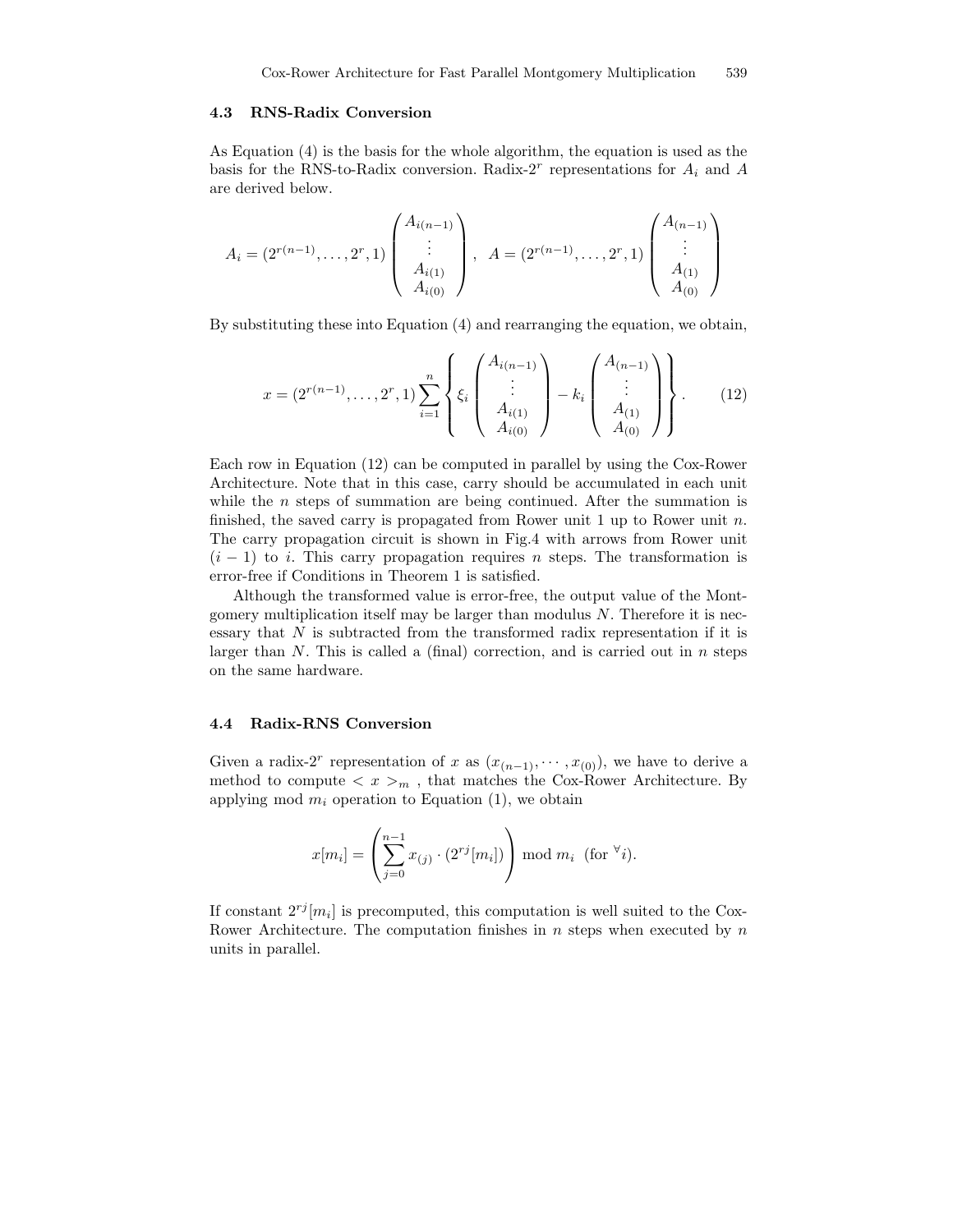## 5 Implementation

### 5.1 Parameter Design

This section describes a procedure to determine parameters r, n,  $\epsilon$ ,  $\delta$ ,  $\alpha$ , and q, for a given modulus  $N$  to satisfy five Conditions in Theorem 3. First we assume N is 1024 bit number and all base elements  $a_i$  and  $b_i$  are 32 bit, i.e.,  $r = 32$ . This requires  $nr > 1024$  and thus  $n \geq 33$ .

Since  $\epsilon = \text{Max}(2^r - m_i)/2^r$ , if  $a_i$  and  $b_i$  are taken sufficiently close to  $2^r$ ,  $\epsilon$ can be small. Actually, by computer search, for  $n = 33$ , we can find a and b with  $\epsilon < 2^{-22}$ , which satisfy Conditions (1) and (2) in Theorem 3.

 $\delta$ 's upper bound is mainly restricted by q, namely, the precision of the adder in Cox unit. We can derive the following inequality (See Appendix C).

$$
\delta \le \frac{1}{2^q} \cdot \frac{1 - 2^{-(r-q)}}{1 - \epsilon} \simeq \frac{1}{2^q}
$$

The last approximation is correct if  $2^{-(r-q)} \ll 1$  and  $\epsilon \ll 1$ . On the other hand, Condition (3)  $\Delta = n(\epsilon + \delta) \leq \alpha$  is rearranged to  $\delta \leq \alpha/n - \epsilon$ . Therefore, the following condition is sufficient for  $\Delta$  to be less than  $\alpha$ .

$$
\frac{1}{2^q} < \frac{\alpha}{n} \left( 1 - \frac{\epsilon n}{\alpha} \right)
$$

If we choose  $\alpha = 1/2$ ,  $n = 33$ , and  $\epsilon < 2^{-22}$ , the minimum acceptable value for q is 7. This means Cox unit should have a 7 bit adder to satisfy Condition (3) and the initial value  $\alpha$  of its output register can be 1/2.

Finally, by the definition of  $\epsilon$ ,  $A, B \geq 2^{nr}(1-\epsilon)$  can be shown. Comparing this value with  $4N/(1 - \Delta)$  and  $2N/(1 - \alpha)$ , it is shown that for  $n = 33$ , Conditions (4)  $4N/(1 - \Delta) \leq B$  and (5)  $2N/(1 - \alpha) \leq A$  are satisfied.

#### 5.2 Performance

Table 1 summarizes number of operations necessary to estimate the modular exponentiation time. Columns (1), (2), and (3) of the table correspond to a Montgomery multiplication, an exponentiation, and other functions, respectively. Let  $L, f$ , and R denote the total number of operations, a frequency of operation, and a throughput of exponentiation, respectively.  $L$  is then roughly estimated by  $L = (1) \times (2) + (3)$  and  $R = f \cdot nr/(L/n)$ . Here, L is divided by n because n processing units operate at a time. The throughput  $R$  is then approximated by

$$
R \approx \frac{f}{3n + 27/2}.
$$

For 1024-bit full exponentiation, R is about 890 [kbit/sec] if  $r = 32$ ,  $n = 33$ , and  $f = 100 \text{MHz}$  are chosen. According to [8], these are a reasonable choice for deep sub-micron CMOS technologies such as  $0.35 - 0.18 \mu m$ . If a binary exponentiation is replaced by a 4-bit window method, R is improved to 1.1 [Mbps] with a penalty of approximately 4 kByte RAM increase. Table 2 shows the required memory size for a binary exponentiation.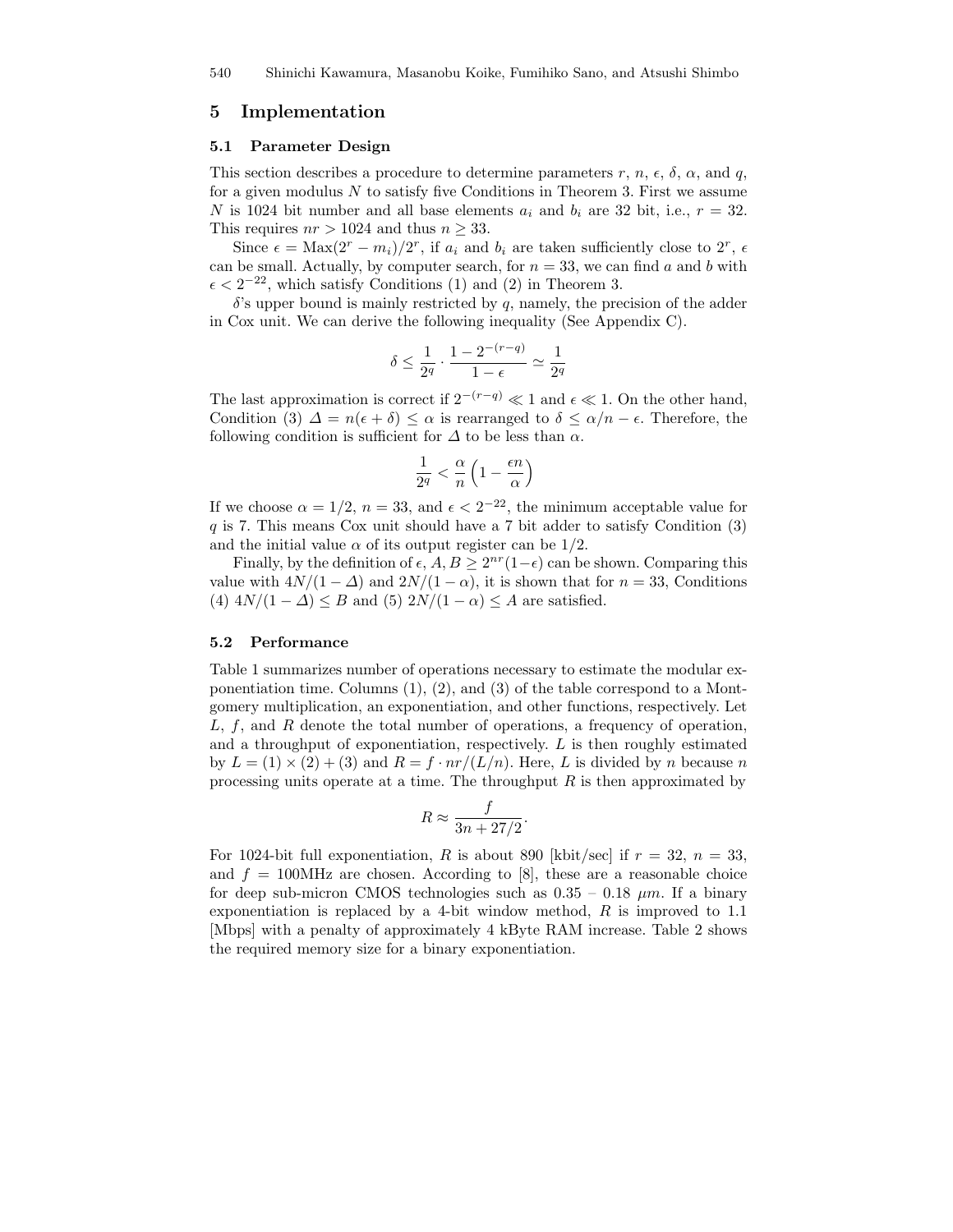|                             | Alg. $MM$       |    | Alg. $EXP$                                                  | Others  |            |                     |
|-----------------------------|-----------------|----|-------------------------------------------------------------|---------|------------|---------------------|
|                             |                 |    | Alg. $BE$ Others No. of $MM$ Radix-RNS RNS-Radix Correction |         |            |                     |
| Operation                   | mod-mul mod-mul |    |                                                             | mod-mul |            | mod-mul Subtraction |
| No. of Operations $2n(n+2)$ |                 | 5n | 3nr<br>$\sqrt{2}$                                           |         | $2n^2 + n$ |                     |

Table 1. Number of Operations in algorithm  $EXP$ 

**Table 2.** Memory Size  $(r = 32, n = 33)$ 

|                |     | RAM (Byte) ROM (Byte) |
|----------------|-----|-----------------------|
| Symbol         | n r | $nr(7n+11)/8$         |
| Total          | 1k  | 32k                   |
| Per Rower Unit | 32  | 970                   |

# 6 Conclusion

A new RNS Montgomery multiplication algorithm has been presented. Our algorithm together with representation transformations can be implemented on the Cox-Rower Architecture proposed in this paper. The performance is roughly estimated and turns out to be quite high because of the inherent parallelism of RNS. This paper contains no explanation about the fact that a modular reduction operation  $y = x \mod m_i$  which is used in Equation (11) etc. can be relaxed to  $y \equiv x \pmod{m_i}$  and  $y < 2^r$ . In this case as well, theorems similar to Theorem 1, 2, and 3 can be proven. The relaxed modular reduction will result in simpler hardware. In addition, for moduli  $m_i = 2^r - \mu_i$ ,  $\mu_i$  can be chosen so that the modular reduction is fast, and  $\mu_i \ll 2^r$  is one such criteria. A VLSI design and a detailed performance estimation remains to be studied.

# References

- 1. A. P. Shenoy, R. Kumaresan, "Fast Base Extension Using a Redundant Modulus in RNS," IEEE Trans. on Computers, Vol.38, No.2, pp.292–297, Feb. 1989.
- 2. A. P. Shenoy, R. Kumaresan, "Residue to Binary Conversion for RNS Arithmetic Using Only Modular Look-up Tables," IEEE Trans. on Circuit and Systems, Vol.35, No.9, pp.1158–1162, Sep. 1988.
- 3. M. A. Soderstrand, C. Vernia, Jui-Hua Chang "An Improved Residue Number System Digital-to-Analog Converter," IEEE Trans. on Circuit and Systems, Vol.30, No.12, pp.903–907, Dec. 1983.
- 4. C. H. Huang, "A Fully Parallel Mixed-Radix Conversion Algorithm for Residue Number Applications," IEEE Trans. on Computers, Vol.32, No.4, pp.398–402, April, 1983.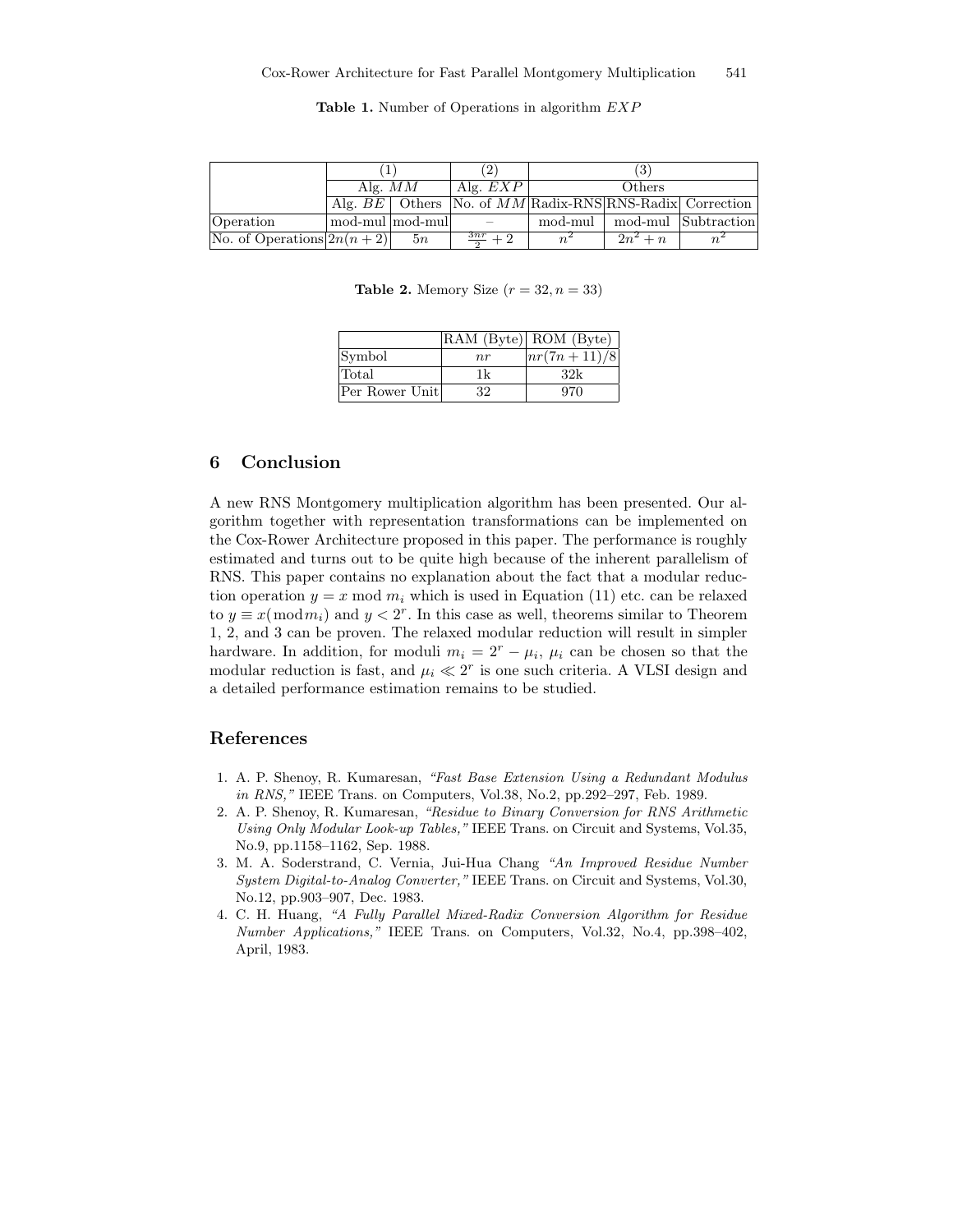- 542 Shinichi Kawamura, Masanobu Koike, Fumihiko Sano, and Atsushi Shimbo
- 5. J.-J. Quisquater, C. Couvreur, "Fast Decipherment Algorithm for RSA Public-Key Cryptosystem," Electronics Letters, Vol.18, pp.905–907, Oct., 1982.
- 6. R. Rivest, A. Shamir, L. Adleman, "A Method for Obtaining Digital Signatures and Public Key Cryptosystems," Communications of the ACM, Vol.21, No.2, pp.120– 126, Feb., 1978.
- 7. K. C. Posch, R. Posch, "Modulo Reduction in Residue Number Systems," IEEE Trans. on Parallel and Distributed Systems, Vol.6, No.5, pp.449–454, May 1995.
- 8. J. Schwemmlein, K. C. Posch, R. Posch, "RNS-Modulo Reduction Upon a Restricted Base Value Set and its Applicability to RSA Cryptography," Computer & Security, Vol.17, No.7, pp.637–650, 1998.
- 9. Jean-Claud Bajard, Laurent-Stephane Didier, Peter Kornerup, "An RNS Montgomery Multiplication Algorithm," Proceedings of ARITH13, IEEE Computer Society, pp.234–239, July 1997.
- 10. Jean-Claud Bajard, Laurent-Stephane Didier, Peter Kornerup, "An RNS Montgomery Multiplication Algorithm," IEEE Trans. on Computers, Vol.47, No.7, pp.766–776, 1998.
- 11. Pascal Paillier, "Low-Cost Double-Size Modular Exponentiation or How to Stretch Your Cryptoprocessor," Proc. of PKC'99, pp.223–234, 1999.
- 12. D. E. Knuth, The Art of Computer Programming, Vol.2, Seminumerical Algorithms, Second Edition, pp.268–276, Addison-Wesley, 1981.
- 13. P. L. Montgomery, "Modular Multiplication without Trial Division," Mathematics of Computation, Vol.44, No.170, pp.519–521, April, 1985.

# A Proof of Theorem 1 and 2

From Equation (8),  $\delta_{m_i} = (\xi_i - \text{trunc}(\xi_i))/m_i$ . This leads to  $\text{trunc}(\xi_i) = \xi_i - \xi_i$  $m_i \delta_{m_i}$ . Similarly, since  $\epsilon_{m_i} = (2^r - m_i)/2^r$ ,  $2^r = m_i/(1 - \epsilon_{m_i})$  holds. Taking these into account, the following equation can be derived.

$$
\sum_{i=1}^{n} \frac{\text{trunc}(\xi_i)}{2^r} = \sum_{i=1}^{n} \frac{(\xi_i - m_i \delta_{m_i})(1 - \epsilon_{m_i})}{m_i} = \sum_{i=1}^{n} \frac{(1 - \epsilon_{m_i})\xi_i}{m_i} - \sum_{i=1}^{n} (1 - \epsilon_{m_i})\delta_{m_i}
$$

$$
\ge (1 - \epsilon_m) \sum_{i=1}^{n} \frac{\xi_i}{m_i} - n\delta_m > \sum_{i=1}^{n} \frac{\xi_i}{m_i} - n(\epsilon_m + \delta_m)
$$

Apparently,

$$
\sum_{i=1}^{n} \frac{\text{trunc}(\xi_i)}{2^r} \le \sum_{i=1}^{n} \frac{\xi_i}{m_i}.
$$

Now it follows that

$$
\sum_{i=1}^{n} \frac{\xi_i}{m_i} - n(\epsilon_m + \delta_m) < \sum_{i=1}^{n} \frac{\text{trunc}(\xi_i)}{2^r} \le \sum_{i=1}^{n} \frac{\xi_i}{m_i}.
$$

By adding  $\alpha$  on each sides and substituting Equation (5), the following equation is obtained.

$$
\left(k + \frac{x}{M}\right) - n(\epsilon_m + \delta_m) + \alpha < \sum_{i=1}^n \frac{\text{trunc}(\xi_i)}{2^r} + \alpha \le \left(k + \frac{x}{M}\right) + \alpha \tag{13}
$$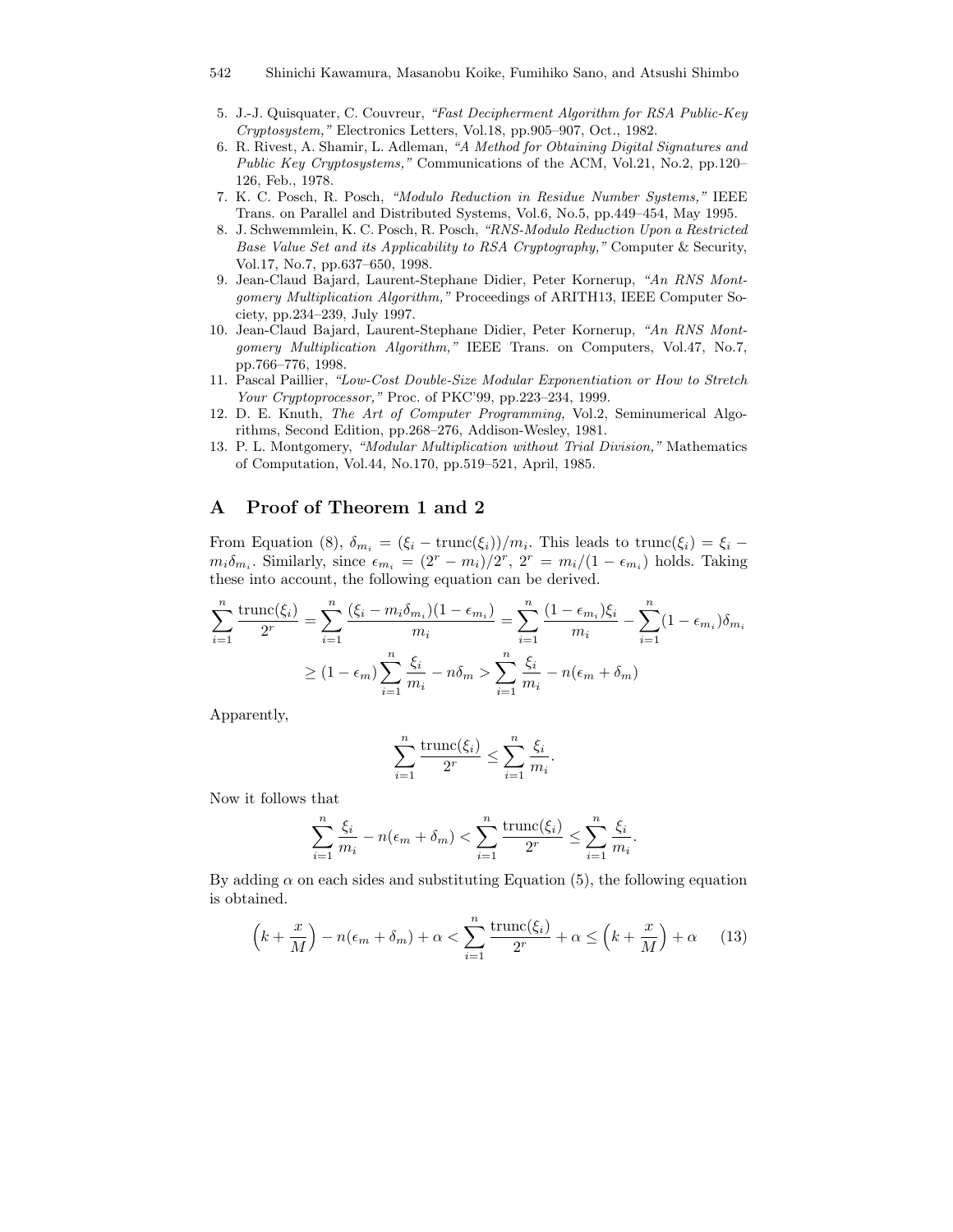**Case 1:** If  $0 \le n(\epsilon_m + \delta_m) \le \alpha < 1$  and  $0 \le x < (1 - \alpha)M$ : Equation (13) leads to

$$
k < \sum_{i=1}^n \frac{\text{trunc}(\xi_i)}{2^r} + \alpha < k+1.
$$

Therefore,

$$
\widehat{k} = \left\lfloor \sum_{i=1}^{n} \frac{\text{trunc}(\xi_i)}{2^r} + \alpha \right\rfloor = k
$$

holds. This proves Theorem 1.

**Case 2:** If  $\alpha = 0, 0 \le n(\epsilon_m + \delta_m) < 1$ , and  $0 \le x < M$ : From Equation (13)

$$
k - 1 < \sum_{i=1}^{n} \frac{\text{trunc}(\xi_i)}{2^r} < k + 1.
$$

Then,

$$
\widehat{k} = \left\lfloor \sum_{i=1}^{n} \frac{\text{trunc}(\xi_i)}{2^r} \right\rfloor = k \text{ or } k - 1.
$$

It is easy to see that, if  $x/M - n(\epsilon_m + \delta_m) \ge 0$ , then  $\hat{k} = k$ . Contraposition leads to that if  $\hat{k} = k - 1$ , then  $x/M - n(\epsilon_m + \delta_m) < 0$ . Therefore, if  $\hat{k} = k - 1$ ,

$$
z = \sum_{i=1}^{n} \xi_i M_i - \widehat{k}M = x + M < \{ n(\epsilon_m + \delta_m) + 1 \} M.
$$

Of course, if  $\hat{k} = k$ , then  $z = x$  and  $z < M$ . This proves Theorem 2.

## B Proof of Theorem 3

The following requirements should be considered:

- Both  $N^{-1}$  mod B and  $B^{-1}$  mod A exists,
- All intermediate values are less than  $AB$ ,
- For inputs less than 2N, the algorithm outputs w which is less than  $2N$ ,
- Base extension error at step 4 does not cause any trouble,
- $w$  is computed correctly at step 7 and base extension at step 8 is error-free.

First requirement is satisfied by Conditions (1) and (2) in Theorem 3.

Here we define  $\hat{t}$  as a result of base extension at step 4. We also define the correct value as  $t = s(-N^{-1}) \mod B$ . Due to Theorem 2,  $\hat{t} = t$  or  $t + B$ , and

$$
\hat{t} < \{1 + n(\delta_b + \epsilon_b)\}B \le (1 + \Delta)B.
$$